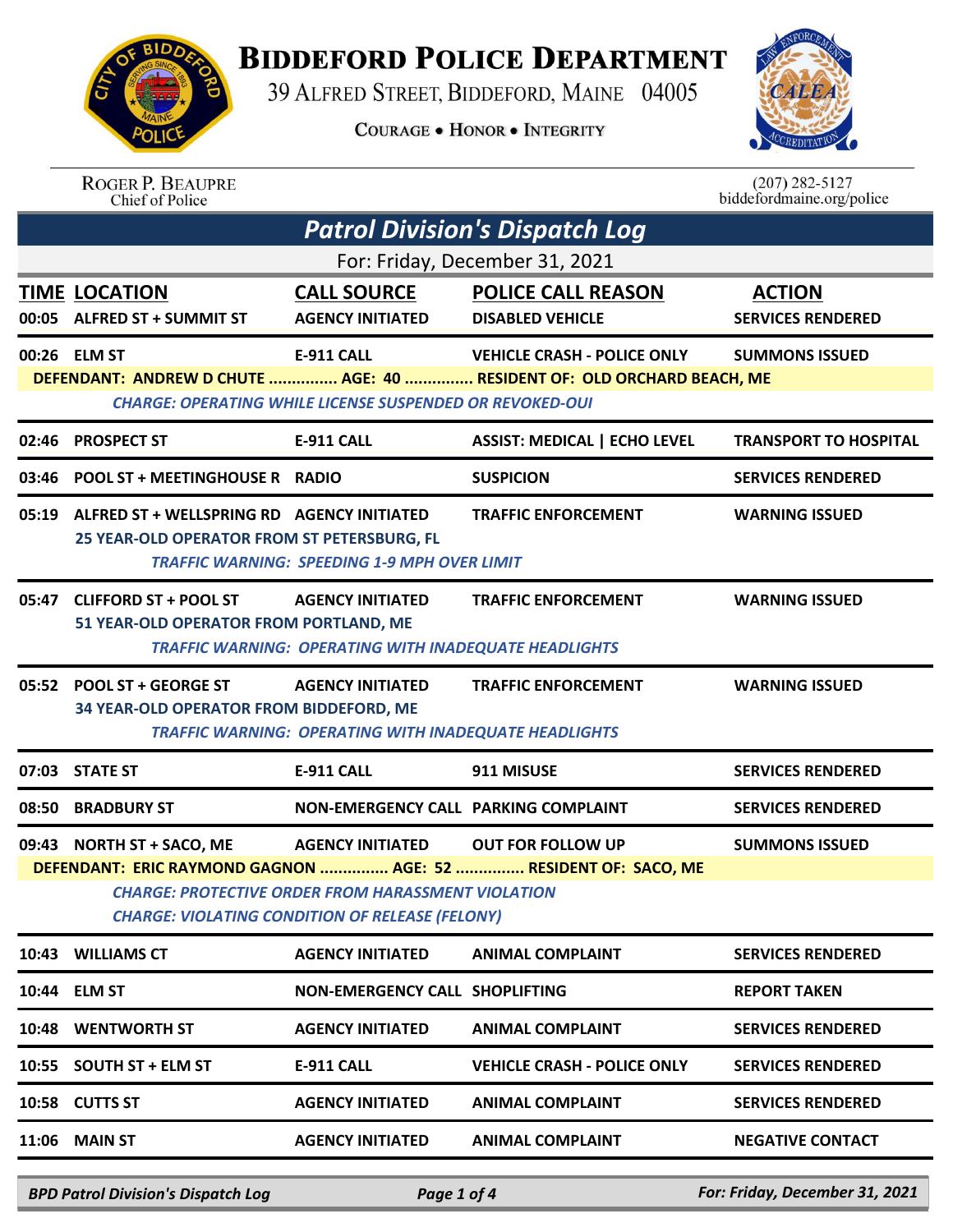| <b>TIME LOCATION</b>                                                      | <b>CALL SOURCE</b>                          | <b>POLICE CALL REASON</b>     | <b>ACTION</b>                |
|---------------------------------------------------------------------------|---------------------------------------------|-------------------------------|------------------------------|
| 11:24 DENNETT RD                                                          | <b>AGENCY INITIATED</b>                     | <b>ANIMAL COMPLAINT</b>       | <b>SERVICES RENDERED</b>     |
| 12:37 SULLIVAN ST                                                         | <b>NON-EMERGENCY CALL CHECK WELFARE</b>     |                               | <b>SERVICES RENDERED</b>     |
| 12:46 WENTWORTH ST                                                        | NON-EMERGENCY CALL ARTICLES LOST/FOUND      |                               | <b>REMOVED HAZARD</b>        |
| 12:51 PRECOURT ST + ELM ST                                                | <b>NON-EMERGENCY CALL BOLO</b>              |                               | <b>SERVICES RENDERED</b>     |
| 13:08 ALFRED ST                                                           | <b>NON-EMERGENCY CALL ASSIST CITIZEN</b>    |                               | <b>SERVICES RENDERED</b>     |
| 13:26 ALFRED ST                                                           | <b>E-911 CALL</b>                           | <b>SUSPICION</b>              | <b>SERVICES RENDERED</b>     |
| 13:28 CLEAVES ST                                                          | <b>AGENCY INITIATED</b>                     | <b>48 HOUR RULE VIOLATION</b> | <b>VEHICLE TOWED</b>         |
| 13:36 BRADBURY ST                                                         | <b>WALK-IN AT STATION</b>                   | <b>THEFT</b>                  | <b>SERVICES RENDERED</b>     |
| 13:36 GEORGE ST                                                           | <b>AGENCY INITIATED</b>                     | <b>ANIMAL COMPLAINT</b>       | <b>SERVICES RENDERED</b>     |
| 13:36 HERRING AVE                                                         | <b>NON-EMERGENCY CALL CIVIL COMPLAINT</b>   |                               | <b>CIVIL COMPLAINT</b>       |
| 13:43 SIMARD AVE                                                          | <b>AGENCY INITIATED</b>                     | <b>ANIMAL COMPLAINT</b>       | <b>SERVICES RENDERED</b>     |
| 13:46 GOOCH ST                                                            | <b>NON-EMERGENCY CALL ALARM - POLICE</b>    |                               | <b>BUILDING CHECK/SECURE</b> |
| 13:49 CLEAVES ST                                                          | <b>AGENCY INITIATED</b>                     | <b>ANIMAL COMPLAINT</b>       | <b>SERVICES RENDERED</b>     |
| 13:58 HERRING AVE                                                         | <b>NON-EMERGENCY CALL OUT FOR FOLLOW UP</b> |                               | <b>SERVICES RENDERED</b>     |
| 14:02 OLD POOL RD                                                         | <b>AGENCY INITIATED</b>                     | <b>ANIMAL COMPLAINT</b>       | <b>SUMMONS ISSUED</b>        |
| DEFENDANT: CIVIL VIOLATION BY A MALE  AGE: 38  RESIDENT OF: BIDDEFORD, ME |                                             |                               |                              |
| <b>CHARGE: KEEPING UNLICENSED DOG</b>                                     |                                             |                               |                              |

**14:06 GRAHAM ST + CRESCENT ST AGENCY INITIATED PAPERWORK SUMMONS ISSUED DEFENDANT: JODY ANN AUGER ............... AGE: 48 ............... RESIDENT OF: BIDDEFORD, ME** *CHARGE: THEFT BY UNAUTHORIZED TAKING OR TRANSFER - SHOPLIFTING (FELONY) CHARGE: VIOLATING CONDITION OF RELEASE* 

|       | 14:16 POMERLEAU ST   | <b>NON-EMERGENCY CALL CIVIL COMPLAINT</b> |                            | <b>CIVIL COMPLAINT</b>   |
|-------|----------------------|-------------------------------------------|----------------------------|--------------------------|
| 14:26 | <b>GUINEA RD</b>     | <b>AGENCY INITIATED</b>                   | <b>ANIMAL COMPLAINT</b>    | <b>SERVICES RENDERED</b> |
| 14:34 | <b>GEORGETOWN DR</b> | <b>AGENCY INITIATED</b>                   | <b>ANIMAL COMPLAINT</b>    | <b>SERVICES RENDERED</b> |
|       | 14:38 FOLSOM DR      | <b>AGENCY INITIATED</b>                   | <b>ANIMAL COMPLAINT</b>    | <b>NEGATIVE CONTACT</b>  |
| 14:45 | <b>WEST ST</b>       | <b>AGENCY INITIATED</b>                   | <b>ANIMAL COMPLAINT</b>    | <b>SERVICES RENDERED</b> |
| 14:49 | <b>ALFRED ST</b>     | <b>E-911 CALL</b>                         | <b>DISTURBANCE / NOISE</b> | <b>WARNING ISSUED</b>    |
| 14:53 | <b>WEST ST</b>       | <b>AGENCY INITIATED</b>                   | <b>ANIMAL COMPLAINT</b>    | <b>SERVICES RENDERED</b> |
|       | 15:04 SHELTRA AVE    | <b>AGENCY INITIATED</b>                   | <b>ANIMAL COMPLAINT</b>    | <b>SERVICES RENDERED</b> |
| 15:34 | <b>HIGH ST</b>       | <b>AGENCY INITIATED</b>                   | <b>PAPERWORK</b>           | <b>NEGATIVE CONTACT</b>  |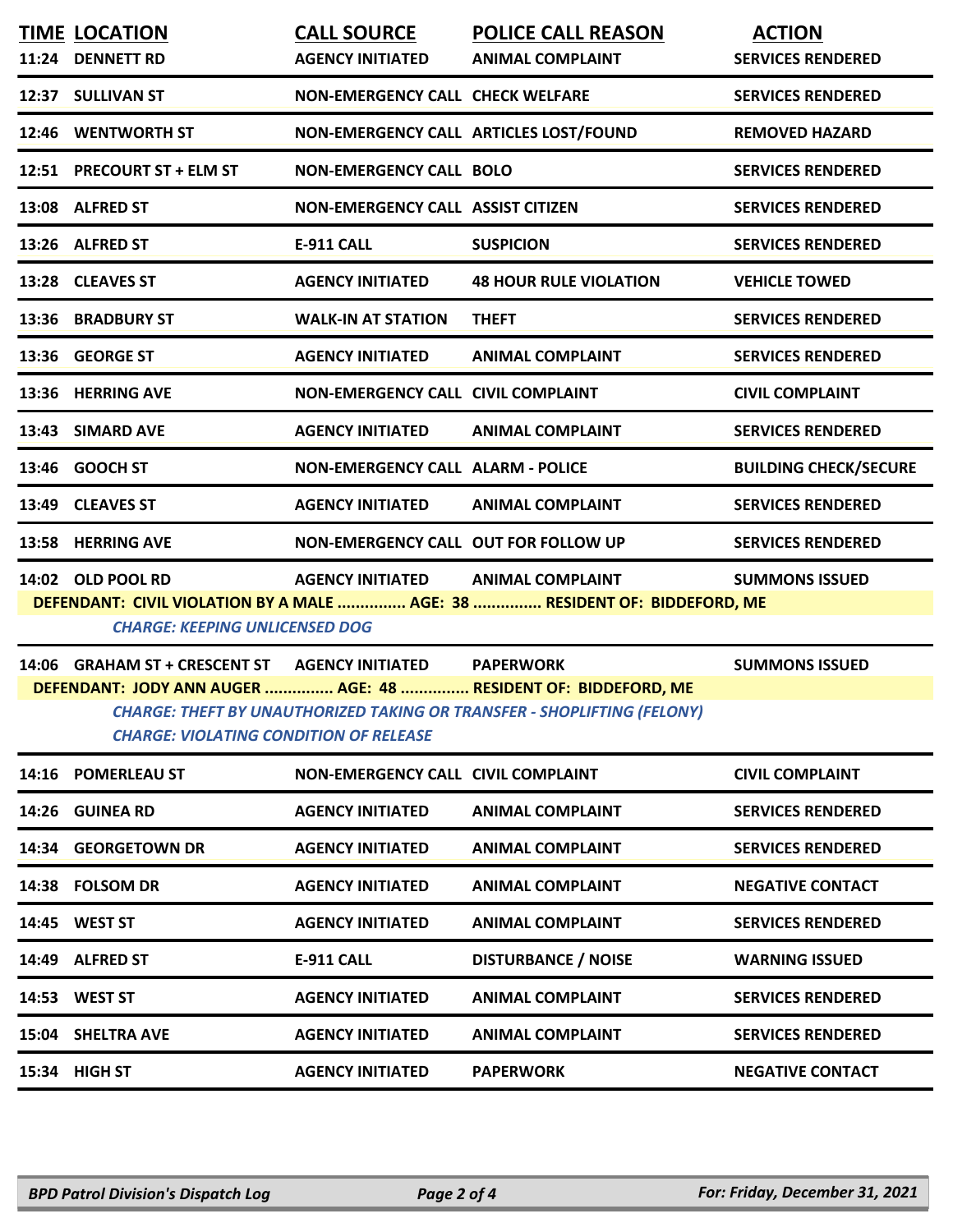|       | <b>TIME LOCATION</b><br>15:58 ELM ST                                                               | <b>CALL SOURCE</b><br><b>AGENCY INITIATED</b>                                    | <b>POLICE CALL REASON</b><br><b>TRAFFIC ENFORCEMENT</b>                                                                                                                                                                                         | <b>ACTION</b><br><b>WARNING ISSUED</b> |
|-------|----------------------------------------------------------------------------------------------------|----------------------------------------------------------------------------------|-------------------------------------------------------------------------------------------------------------------------------------------------------------------------------------------------------------------------------------------------|----------------------------------------|
|       | 21 YEAR-OLD OPERATOR FROM OLD ORCHARD BEACH, ME                                                    | <b>TRAFFIC WARNING: SPEEDING 10-14 MPH OVER LIMIT</b>                            | <b>TRAFFIC WARNING: FAILING TO NOTIFY STATE OF NAME AND ADDRESS CHANGE</b>                                                                                                                                                                      |                                        |
|       | 16:00 PROSPECT ST + CLARENDON S AGENCY INITIATED<br><b>48 YEAR-OLD OPERATOR FROM BIDDEFORD, ME</b> | <b>TRAFFIC WARNING: FAILURE TO REGISTER VEHICLE</b>                              | <b>TRAFFIC ENFORCEMENT</b><br>TRAFFIC CITATION: FAILING TO PRODUCE EVIDENCE OF VEHICLE INSURANCE<br>TRAFFIC WARNING: OPERATE VEHICLE W/O VALID INSPECTION CERTIFICATE<br><b>TRAFFIC WARNING: OPERATING VEHICLE WITH INADEQUATE BRAKE LIGHTS</b> | <b>VSAC ISSUED</b>                     |
|       | 16:38 ALFRED ST + MAINE TPKE<br><b>60 YEAR-OLD OPERATOR FROM LIMINGTON, ME</b>                     | <b>AGENCY INITIATED</b>                                                          | <b>TRAFFIC ENFORCEMENT</b><br><b>TRAFFIC WARNING: OPERATING WITHOUT HEADLIGHTS AFTER DARK</b>                                                                                                                                                   | <b>WARNING ISSUED</b>                  |
|       | 16:40 WEST ST                                                                                      |                                                                                  | NON-EMERGENCY CALL ASSIST OTHER AGENCY                                                                                                                                                                                                          | <b>SERVICES RENDERED</b>               |
|       | 16:44 ALFRED ST                                                                                    | <b>WALK-IN AT STATION</b>                                                        | <b>PROTECTION FROM ABUSE SERVICE SERVICES RENDERED</b>                                                                                                                                                                                          |                                        |
|       | <b>16:53 BOULDER WAY</b>                                                                           | NON-EMERGENCY CALL OUT FOR FOLLOW UP                                             |                                                                                                                                                                                                                                                 | <b>SERVICES RENDERED</b>               |
|       | 17:00 ALFRED ST + DENTAL AVE<br><b>43 YEAR-OLD OPERATOR FROM CASCO, ME</b>                         | <b>AGENCY INITIATED</b><br><b>TRAFFIC WARNING: SPEEDING 10-14 MPH OVER LIMIT</b> | <b>TRAFFIC ENFORCEMENT</b>                                                                                                                                                                                                                      | <b>WARNING ISSUED</b>                  |
|       | 17:27 MAIN ST + FOSS ST<br><b>62 YEAR-OLD OPERATOR FROM KENNEBUNK, ME</b>                          | <b>AGENCY INITIATED</b>                                                          | <b>TRAFFIC ENFORCEMENT</b><br><b>TRAFFIC WARNING: OPERATING VEHICLE WITH INADEQUATE BRAKE LIGHTS</b>                                                                                                                                            | <b>WARNING ISSUED</b>                  |
|       | 17:35 ALFRED ST                                                                                    | <b>AGENCY INITIATED</b>                                                          | <b>PAPERWORK</b>                                                                                                                                                                                                                                | <b>NEGATIVE CONTACT</b>                |
|       | 17:52 UNION ST                                                                                     | <b>NON-EMERGENCY CALL CIVIL COMPLAINT</b>                                        |                                                                                                                                                                                                                                                 | <b>CIVIL COMPLAINT</b>                 |
|       | 17:53 SPRUCE ST                                                                                    | <b>NON-EMERGENCY CALL SUSPICION</b>                                              |                                                                                                                                                                                                                                                 | <b>GONE ON ARRIVAL</b>                 |
| 18:00 | <b>MEDICAL CENTER DR</b><br>39 YEAR-OLD OPERATOR FROM BIDDEFORD, ME                                | <b>AGENCY INITIATED</b><br><b>TRAFFIC WARNING: FAILURE TO REGISTER VEHICLE</b>   | <b>TRAFFIC ENFORCEMENT</b>                                                                                                                                                                                                                      | <b>WARNING ISSUED</b>                  |
|       | 18:03 WENTWORTH ST                                                                                 |                                                                                  | <b>NON-EMERGENCY CALL MENTAL ILLNESS CASES</b>                                                                                                                                                                                                  | <b>SERVICES RENDERED</b>               |
|       | 18:49 SOUTH ST + ELM ST                                                                            | NON-EMERGENCY CALL ANIMAL COMPLAINT                                              |                                                                                                                                                                                                                                                 | <b>NEGATIVE CONTACT</b>                |
|       | 18:51 PROSPECT ST                                                                                  | <b>E-911 CALL</b>                                                                | <b>ASSAULT</b>                                                                                                                                                                                                                                  | <b>REPORT TAKEN</b>                    |
|       | 18:59 ALFRED ST                                                                                    | <b>AGENCY INITIATED</b>                                                          | <b>PAPERWORK</b>                                                                                                                                                                                                                                | <b>PAPERWORK SERVED</b>                |
|       | 19:01 RUGBY ST                                                                                     |                                                                                  | NON-EMERGENCY CALL ATTEMPTED/THREATENED SUICIDE REPORT TAKEN                                                                                                                                                                                    |                                        |
| 19:16 | <b>BRACKETT ST</b>                                                                                 | <b>NON-EMERGENCY CALL CIVIL COMPLAINT</b>                                        |                                                                                                                                                                                                                                                 | <b>CIVIL COMPLAINT</b>                 |
| 19:24 | <b>MAIN ST + WESTERN AVE</b>                                                                       |                                                                                  | NON-EMERGENCY CALL FIREWORKS COMPLAINT                                                                                                                                                                                                          | <b>NEGATIVE CONTACT</b>                |
|       | 20:30 ALFRED ST                                                                                    | <b>NON-EMERGENCY CALL OUT FOR FOLLOW UP</b>                                      |                                                                                                                                                                                                                                                 | <b>SERVICES RENDERED</b>               |
|       | <b>BPD Patrol Division's Dispatch Log</b>                                                          | Page 3 of 4                                                                      |                                                                                                                                                                                                                                                 | For: Friday, December 31, 2021         |